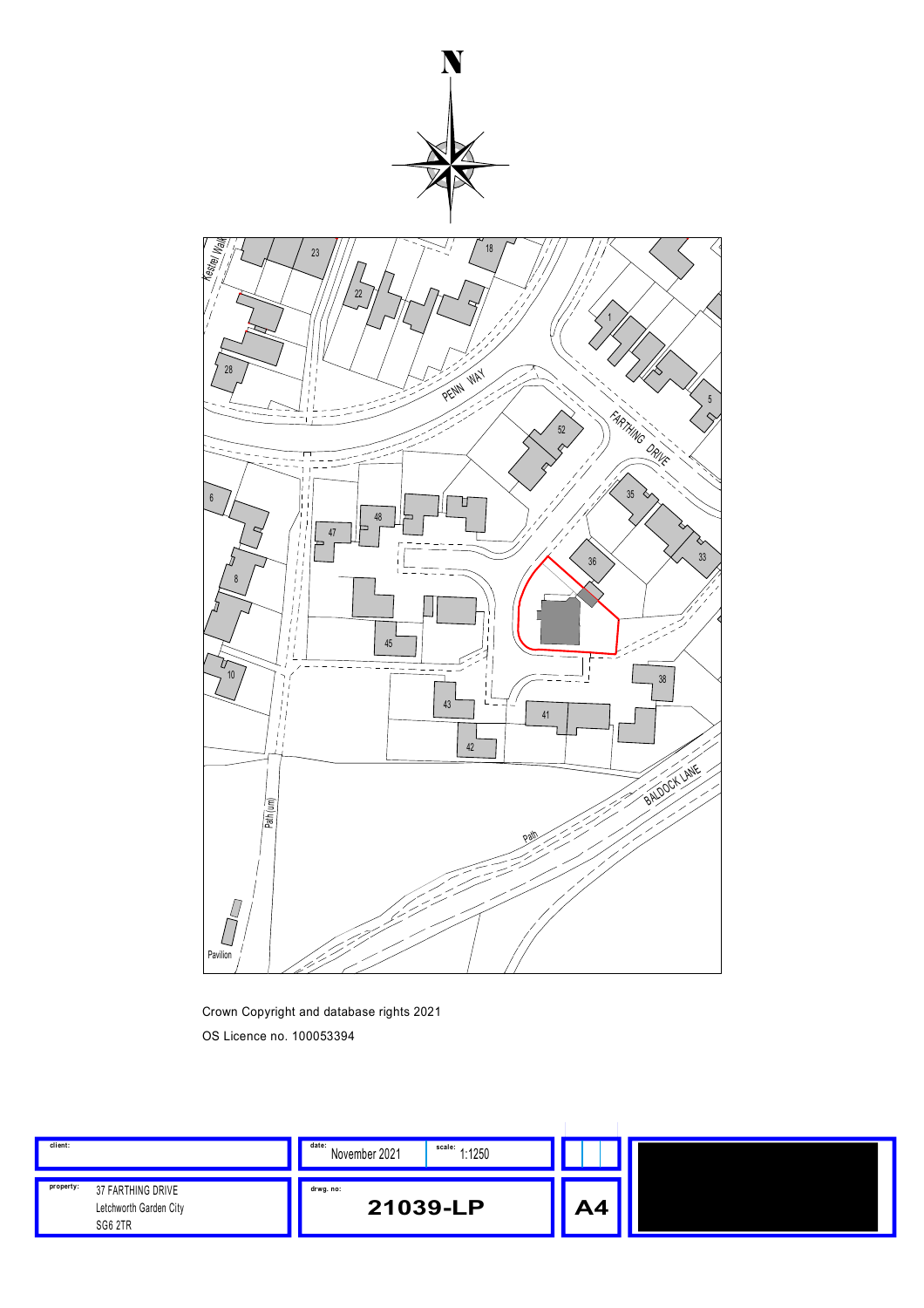| client:                    | property:<br><b>37 FARTHING DRIVE</b><br>Letchworth Garden City<br><b>Herts</b><br>SG6 2TR | scale:<br>1:100<br>date:<br>November 2021 | $D$ E |  |
|----------------------------|--------------------------------------------------------------------------------------------|-------------------------------------------|-------|--|
| title:<br><b>SITE PLAN</b> |                                                                                            | drwg.no:<br>21039-SP                      | A3    |  |

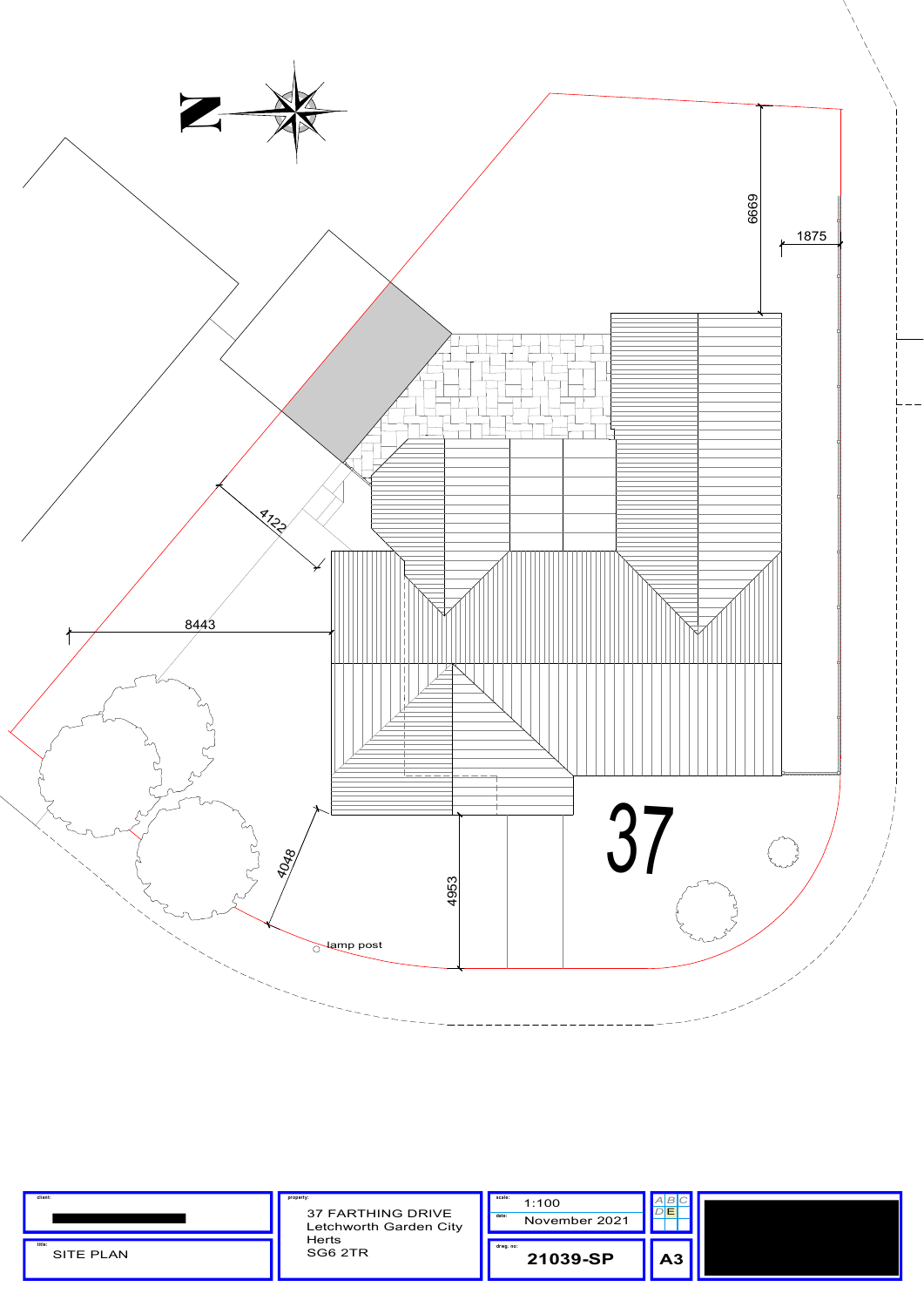



 $\sim 10^{-5}$ 





## West Elevation

 $\overline{\phantom{a}}$